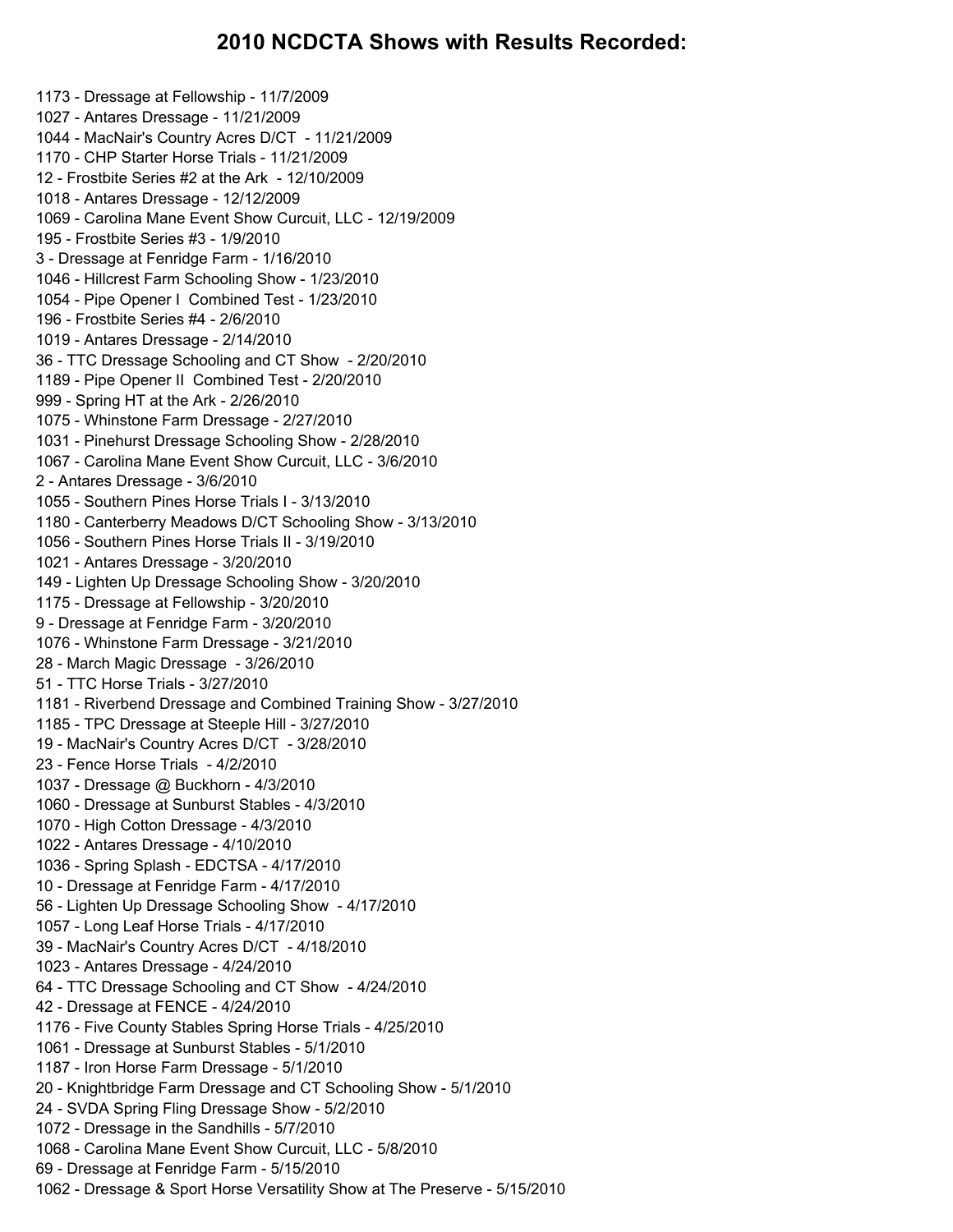- Antares Dressage - 5/15/2010 - Dressage at the Meadows - 5/15/2010 - Dressage @ Buckhorn - 5/22/2010 - Antares Dressage - 5/29/2010 - Fenridge Farm D/CT/HT - 5/30/2010 - NCDCTA Captial Dressage Classic - 6/4/2010 - Lumber River Horse Trials - 6/5/2010 - Summer Sizzler 1 - 6/12/2010 - NCDCTA Down East Dressage - 6/12/2010 - Riverbend Dressage and Combined Training Show - 6/12/2010 - Hillcrest Farm Dressage and CT - 6/16/2010 - Antares Dressage - 6/19/2010 - Dressage at Fenridge Farm - 6/19/2010 - Canter for the Cure @ Sunny Reins D/CT - 6/19/2010 - MacNair's Country Acres D/CT - 6/20/2010 - TTC Dressage Schooling and CT Show - 6/26/2010 - NCDCTA Summer Highland Fling - 6/26/2010 - Whinstone Farm Dressage - 6/27/2010 - Antares Dressage - 7/3/2010 - Dressage at Fenridge Farm - 7/10/2010 - Hillcrest Farm D/CT Schooling Show - 7/10/2010 - Rise N Shine - 7/10/2010 - Dressage at Lexington - 7/16/2010 - Antares Dressage - 7/17/2010 - Rivendale Farm Dressage and CT - 7/17/2010 - CHP Starter Horse Trials - 7/18/2010 - NCDCTA Summertime Blues - 7/24/2010 - Raleigh Summer Dressage I - 7/31/2010 - Raleigh Summer Dressage II - 8/1/2010 - Antares Dressage - 8/7/2010 - NCDCTA Summer Mountain Getaway - 8/7/2010 - MacNair's Country Acres D/CT - 8/8/2010 - Summer Sizzler 2 - 8/14/2010 - Carolina Mane Event Show Circuit, LLC - 8/14/2010 - Early Morning Blues - 8/14/2010 - SVDA Summer Dressage Show - 8/15/2010 - Hillcrest Farm D/CT Schooling Show - 8/21/2010 - Foxtrack Training Center August Horse Trials 2010 - 8/21/2010 - Dressage @ Buckhorn - 8/28/2010 - Antares Dressage - 8/29/2010 - Five Points Horse Trials - 9/3/2010 - NCDCTA Labor of Love Dressage - 9/4/2010 - NCDCTA Labor of Love Championship Classes - 9/4/2010 - NCDCTA Sport Horse Breed Show - 9/6/2010 - TTC Dressage Schooling Show - 9/11/2010 - Lighten Up Dressage Schooling Show - 9/11/2010 - MacNair's Country Acres D/CT - 9/12/2010 - Hillcrest Farm HT - 9/18/2010 - Dressage @ Buckhorn - 9/18/2010 - Dressage and CT at Fenridge Farm - 9/18/2010 - Borderline Dressage - 9/18/2010 - Knightbridge Farm Dressage and CT Schooling Show - 9/18/2010 - Antares Dressage - 9/19/2010 - Pinehurst Fall Dressage Show - 9/25/2010 - TTC Dressage Schooling Show - 10/2/2010 - Riverbend Dressage and Combined Training Show - 10/2/2010 - Antares Dressage - 10/2/2010 - Foothills Horse Trails - 10/2/2010 - Shawnee Acres Dressage and CT - 10/3/2010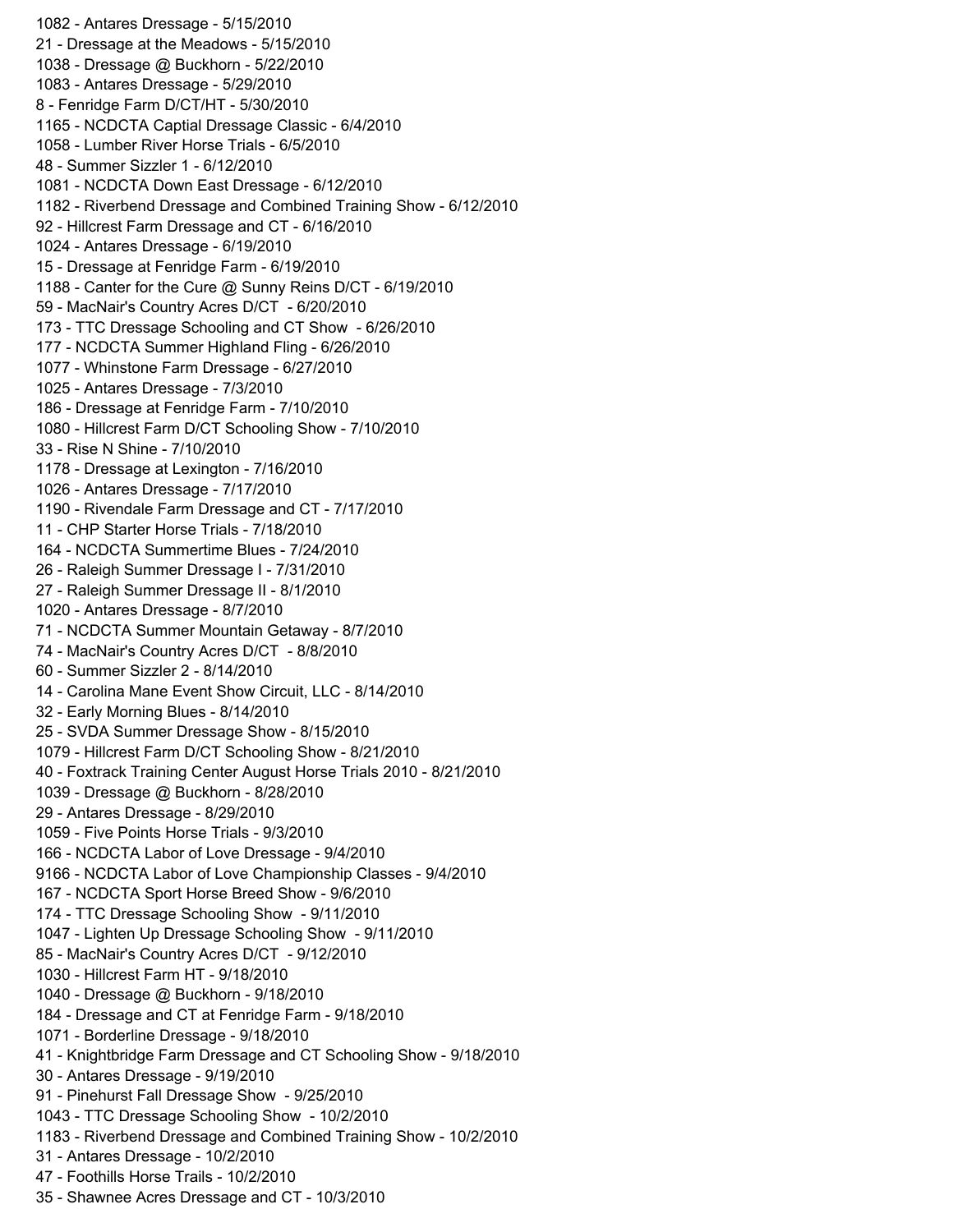For Eventing Divisions - Participants must have completed at least one USEA recognized HT at or above the applicable le during the competition year in order to be eligible for HOY consideration. This will be designated at the end of the year.

| <b>Horse Name</b>                     | Owner                   | <b>Rider</b>            | <b>Total Points</b> |
|---------------------------------------|-------------------------|-------------------------|---------------------|
| <b>Jr/YR Beginner Novice Eventing</b> |                         |                         |                     |
| Sapphire                              | <b>Patty Moreland</b>   | <b>Caroline Dawson</b>  | 22                  |
| Firedrake                             | Samantha Majors         | Samantha Majors         | 16                  |
| <b>Just Sammy</b>                     | <b>Kate Puricz</b>      | <b>Kate Puricz</b>      | 12                  |
| Mokuba                                | <b>Brittney Scricco</b> | <b>Brittney Scricco</b> | 6                   |
| <b>Watch My Rolex Shine</b>           | <b>Robert Seals</b>     | <b>Robert Seals</b>     | 4                   |
| Dun a lil different                   | Anna Fogerty            | Anna Fogerty            | 3                   |
| Don't Tell Daddy                      | Sarah Crevar            | Sarah Crevar            | $\overline{2}$      |
| Roland                                | Makayla House           | Makayla House           | 1                   |
| <b>Beginner Novice Eventing</b>       |                         |                         |                     |
| Sweet T                               | Anna Hamby              | Anna Hamby              | 29                  |
| Queen of the Blues                    | <b>Kimberly Rushton</b> | Kimberly Rushton        | 12                  |
| <b>Cf Baltic Royal Flush</b>          | <b>Heather King</b>     | <b>Heather King</b>     | 11                  |
| Capone                                | Lori Kesick             | Lori Kesick             | 9                   |
| Windegan                              | Alison Eyth             | Alison Eyth             | 6                   |
| Sam I Am                              | Amy Howes               | Amy Howes               | 5                   |
| Madden                                | Joan Hilsman            | Joan Hilsman            | 1.5                 |
| Freia                                 | Maureane R. Hoffman     | Maureane R. Hoffman     | 1                   |
| <b>Jr/YR Novice Eventing</b>          |                         |                         |                     |
| <b>Drayco</b>                         | Melanie Masciarelli     | Melanie Masciarelli     | 57                  |
| <b>Funny Bones</b>                    | Sarah Dabolt            | Sarah Dabolt            | 22                  |
| Vega's Showgirl                       | <b>Stephanie Gibson</b> | Stephanie Gibson        | 9                   |
| <b>Taking Chance</b>                  | <b>Brianna Carter</b>   | <b>Brianna Carter</b>   | 4                   |
| <b>Twist Of Fate</b>                  | Samantha Majors         | Samantha Majors         | 4                   |
| <b>Taste The Rainbow</b>              | Daina Camille Smith     | Daina Smith             | 3                   |
| Firedrake                             | Samantha Majors         | Samantha Majors         | 3                   |
| Coolidge                              | <b>Molly Owens</b>      | <b>Molly Owens</b>      | $\overline{2}$      |
| <b>Novice Eventing</b>                |                         |                         |                     |
| Hawkeye li                            | Barbara Gibson          | Barbara Gibson          | 14                  |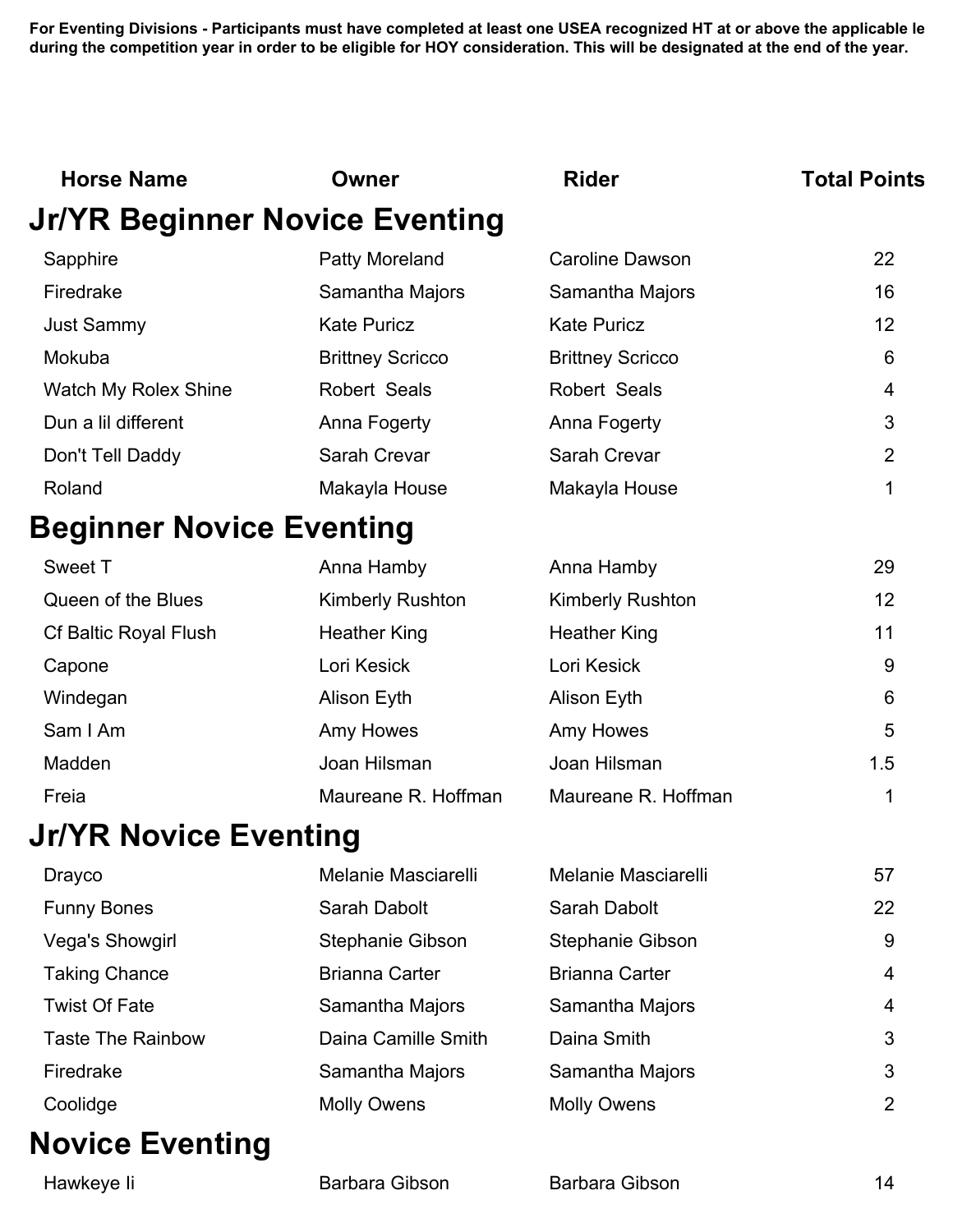For Eventing Divisions - Participants must have completed at least one USEA recognized HT at or above the applicable le during the competition year in order to be eligible for HOY consideration. This will be designated at the end of the year.

### *Novice Eventing Cont'd.*

| <b>Horse Name</b>           | <b>Owner</b>                          | <b>Rider</b>                | <b>Total Points</b> |
|-----------------------------|---------------------------------------|-----------------------------|---------------------|
| Queen Of The Blues          | <b>Kimberly Rushton</b>               | Kimberly Rushton            | 13                  |
| <b>Funny Bones</b>          | Sarah Dabolt                          | karen Mahaffey              | 8                   |
| Orange                      | Doreen Schlicht                       | Doreen Schlicht             | 6                   |
| Capone                      | Lori Kesick                           | Lori Kesick                 | 4.5                 |
| Freia                       | Maureane R. Hoffman                   | Maureane R. Hoffman         | 3                   |
| <b>Winged Fox Again</b>     | Joan Howard                           | Joan Howard                 | $\overline{2}$      |
| Nz Highlander               | Joan Hilsman                          | Joan Hilsman                | $\overline{2}$      |
| <b>Training Eventing</b>    |                                       |                             |                     |
| Orange                      | Doreen Schlicht                       | Doreen Schlicht             | 84                  |
| Vanity's Revenge            | Jennifer Holder                       | Jennifer Holder             | 52                  |
| <b>Connor of Clearfield</b> | <b>Candace Sorrell</b>                | <b>Amanda Miller Atkins</b> | 26                  |
| Quid Pro Quo                | <b>Michelle Frazier</b>               | Michelle Frazier            | 17                  |
| <b>Subway Prophet</b>       | <b>Cassidy Sitton</b>                 | <b>Cassidy Sitton</b>       | 16                  |
| Vega's Showgirl             | <b>Stephanie Gibson</b>               | <b>Stephanie Gibson</b>     | 15                  |
| Coltrane                    | Erin Kimmer                           | Erin Kimmer                 | 12                  |
| <b>Funny Bones</b>          | Sarah Dabolt                          | Sarah Dabolt                | 6                   |
| Freia                       | Maureane R. Hoffman                   | Maureane R. Hoffman         | $\overline{2}$      |
| Leos In Trouble             | Lizzy Kramer                          | Lizzy Kramer                | $\overline{2}$      |
|                             | <b>Preliminary and Above Eventing</b> |                             |                     |
| Derrymor                    | <b>Brittany Bridges</b>               | <b>Brittany Bridges</b>     | 17                  |
| <b>Connor Of Clearfield</b> | <b>Candace Sorrell</b>                | <b>Amanda Miller Atkins</b> | 12                  |
| <b>Subway Prophet</b>       | <b>Cassidy Sitton</b>                 | <b>Cassidy Sitton</b>       | 9                   |
| Coltrane                    | Erin Kimmer                           | Erin Kimmer                 | 6                   |
| Vanity's Revenge            | Jennifer Holder                       | Jennifer Holder             | 3                   |

Anticipation **Cynthia Jones** Cynthia Jones .5

# **Jr/YR Training Level Dressage**

| <b>Tantallon Timeless Elegance</b> | <b>Nutmeg Phalon</b>        | <b>Nutmeg Phalon</b>        | 154  |
|------------------------------------|-----------------------------|-----------------------------|------|
| <b>Dakota</b>                      | <b>Brenda Duet</b>          | <b>Hannah Holland Shook</b> | 104  |
| Karma                              | <b>Suzanne Springthorpe</b> | <b>Sarah Katherine</b>      | 75.5 |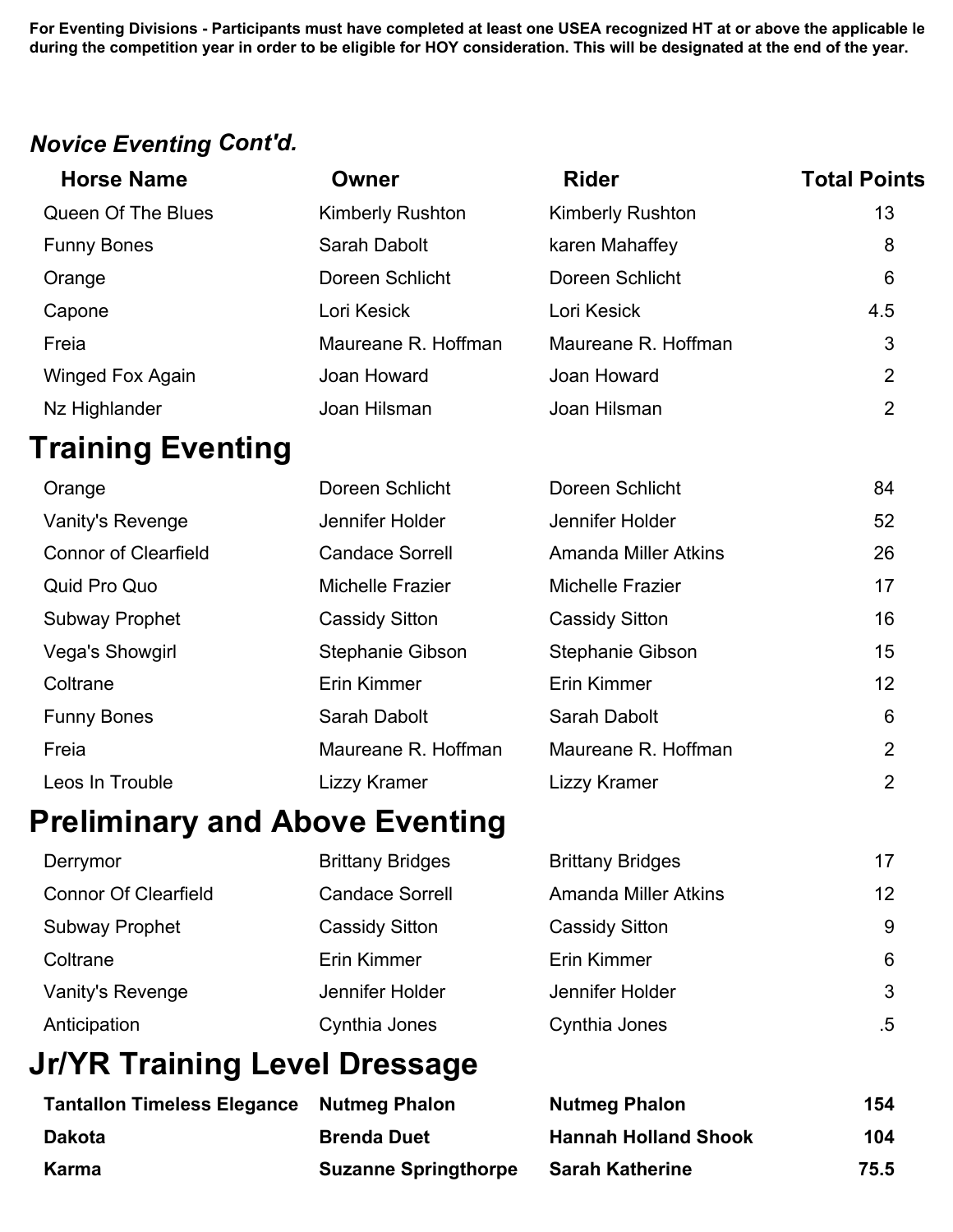#### *Jr/YR Training Level Dressage Cont'd.*

| <b>Horse Name</b>              | Owner                   | <b>Rider</b>             | <b>Total Points</b> |
|--------------------------------|-------------------------|--------------------------|---------------------|
| <b>Busta' Move</b>             | <b>Linda Shaw</b>       | <b>Ellen Shaw</b>        | 52                  |
| <b>Dragon's Lair Hurricane</b> | <b>Annette Saunders</b> | <b>Christena Pourlos</b> | 34.5                |
| <b>Figure Of Speech</b>        | <b>Robert Belton</b>    | <b>Erin Mullen</b>       | 30                  |
| Ima One Eyed Jack              | <b>Haley Bohn</b>       | <b>Haley Bohn</b>        | 24.5                |
| <b>Fdr</b>                     | <b>Robert Belton</b>    | <b>Erin Mullen</b>       | 24                  |
| <b>Easy Street</b>             | <b>Courtney Vesel</b>   | <b>Courtney Vesel</b>    | 23                  |
| <b>Prince Of Wales</b>         | <b>Emily Garrity</b>    | <b>Emily Garrity</b>     | 21                  |
| An Arrow In The Forest         | <b>Konnor Edwards</b>   | <b>Konnor Edwards</b>    | 16.5                |
| <b>Cracker Jack</b>            | <b>Shannon Fogerty</b>  | <b>Shannon Fogerty</b>   | 15                  |
| <b>All Dressed Up</b>          | <b>Mallory Drake</b>    | <b>Mallory Drake</b>     | 14                  |
| Fee Fye Foe Fum                | Cecelia Erwin           | Cecelia Erwin            | 13                  |
| <b>Moonlight Serenade</b>      | Ines S. Kausche         | Ines S. Kausche          | 13                  |
| <b>Taking Chance</b>           | <b>Brianna Carter</b>   | <b>Brianna Carter</b>    | $\boldsymbol{8}$    |
| Sugar Baby                     | <b>Rachel Harris</b>    | <b>Rachel Harris</b>     | $\overline{7}$      |
| Aly's Abram                    | <b>Kate Lahr</b>        | <b>Kate Lahr</b>         | $\overline{7}$      |
| Jesse's Blessing               | <b>Kimberly Brauner</b> | <b>Kimberly Brauner</b>  | $\overline{7}$      |
| Don't Tell Daddy               | Sarah Crevar            | Sarah Crevar             | 6                   |
| Dun A Lil Different            | <b>Anna Fogerty</b>     | Anna Fogerty             | 5.5                 |
| <b>Silent Wolf</b>             | Deborah Hayward         | <b>Ellen Shaw</b>        | 3                   |
| <b>Funny Bones</b>             |                         | Sarah Dabolt             |                     |

# **AA Training Level Dressage**

| <b>Night Music</b>             | <b>Cathy Fletcher</b>   | <b>Cathy Fletcher</b>   | 220.5 |
|--------------------------------|-------------------------|-------------------------|-------|
| <b>KingMidas</b>               | Amanda King             | Amanda King             | 199.5 |
| <b>Coulee Bend Immortality</b> | <b>Margaret Blaik</b>   | <b>Margaret Blaik</b>   | 117   |
| <b>Mysterious Detail</b>       | <b>Teena Middleton</b>  | <b>Teena Middleton</b>  | 81    |
| <b>Glamour Girl</b>            | <b>Ginger Nelles</b>    | <b>Ginger Nelles</b>    | 81    |
| <b>Brav-o</b>                  | <b>Robyn Davis Hahn</b> | <b>Robyn Davis Hahn</b> | 78    |
| <b>Disco Dancer</b>            | <b>Megan Tulloch</b>    | <b>Megan Tulloch</b>    | 71    |
| <b>Flash</b>                   | <b>Sally Vivrette</b>   | <b>Sally Vivrette</b>   | 68    |
| <b>Victor De Cer</b>           | <b>Mary Decoursey</b>   | <b>Mary DeCoursey</b>   | 68    |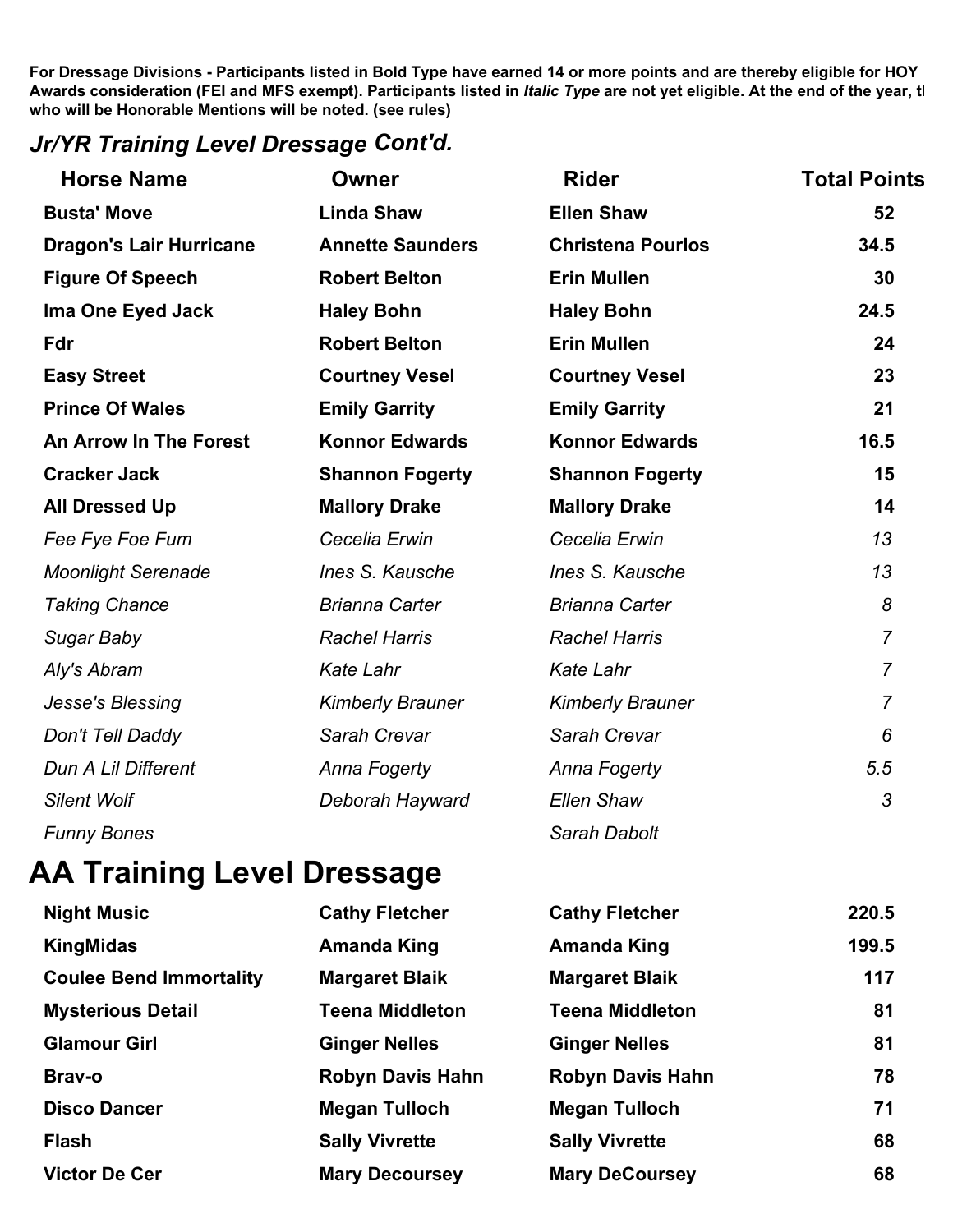### *AA Training Level Dressage Cont'd.*

| <b>Horse Name</b>             | <b>Owner</b>             | <b>Rider</b>             | <b>Total Points</b> |
|-------------------------------|--------------------------|--------------------------|---------------------|
| <b>Tiara</b>                  | <b>Lisa Graf</b>         | <b>Lisa Graf</b>         | 53.5                |
| <b>Perseverance</b>           | <b>Anna Southern</b>     | <b>Anna Southern</b>     | 50                  |
| <b>Gifted Legacy</b>          | <b>Linda March</b>       | <b>Linda March</b>       | 48                  |
| <b>Baltic Freedom</b>         | <b>Polly Yeago</b>       | <b>Polly Yeago</b>       | 44                  |
| <b>Sunkiss</b>                | <b>Sandy Higgins</b>     | <b>Sandy Higgins</b>     | 43                  |
| Cashe'                        | <b>Cathy Fletcher</b>    | <b>Cathy Fletcher</b>    | 43                  |
| <b>Rolling Rock</b>           | Sara E. Wobker           | Sara E. Wobker           | 41                  |
| De La Luna                    | <b>Danielle Haley</b>    | <b>Danielle Haley</b>    | 40                  |
| Rafael                        | <b>Carrie Browning</b>   | <b>Carrie Browning</b>   | 31                  |
| <b>Jackoby</b>                | <b>Laurie Watson</b>     | <b>Laurie Watson</b>     | 28.5                |
| <b>Howie's Shootin Star</b>   | <b>Deborah Craycraft</b> | <b>Deborah Craycraft</b> | 28.5                |
| <b>Mark My Word</b>           | <b>Sandra M. Huberth</b> | <b>Sandra Huberth</b>    | 20                  |
| <b>Siam</b>                   | <b>Patti Farless</b>     | <b>Patti Farless</b>     | 20                  |
| <b>Vsf Riverdance</b>         | <b>Nancy Stone</b>       | <b>Nancy Stone</b>       | 19                  |
| Fiore'                        | Jacqui Ruse              | Jacqui Ruse              | 17                  |
| <b>Curtain Call</b>           | <b>Nancy Love</b>        | <b>Nancy Love</b>        | 16                  |
| <b>Vandenhurk</b>             | <b>Kellyn McLamb</b>     | <b>Kellyn McLamb</b>     | 14                  |
| <b>Femke</b>                  | <b>Patricia Curran</b>   | <b>Patricia Curran</b>   | 14                  |
| <b>Eye Candy</b>              | Patti Cole               | Patti A. Cole            | 13                  |
| <b>Marinus</b>                | Rebecca Vandagriff       | Rebecca Vandagriff       | 11                  |
| Iris                          | Sue Hall                 | Sue Hall                 | 9                   |
| Freedom                       | <b>Karen Palmer</b>      | karen palmer             | 8                   |
| Gevalia                       | Amy L. Schaaf            | Amy L. Schaaf            | 8                   |
| <b>Gunnar Of Honor Bright</b> | Leslie Berro             | Leslie Berro             | $\overline{7}$      |
| Don Deluxe                    | Carla Moss               | Carla Moss               | 6                   |
| Urietta                       | Joan Maynard             | Joan Maynard             | 6                   |
| Kaptivate                     | Vanessa Martin           | Vanessa Martin           | 6                   |
| Ebella                        | <b>Susan Craft</b>       | <b>Susan Craft</b>       | 6                   |
| Weisling                      | Angela Mirarchi          | Angela Mirarchi          | 6                   |
| <b>Sun Kiss</b>               | <b>Sandy Higgins</b>     | <b>Sandy Higgins</b>     | 6                   |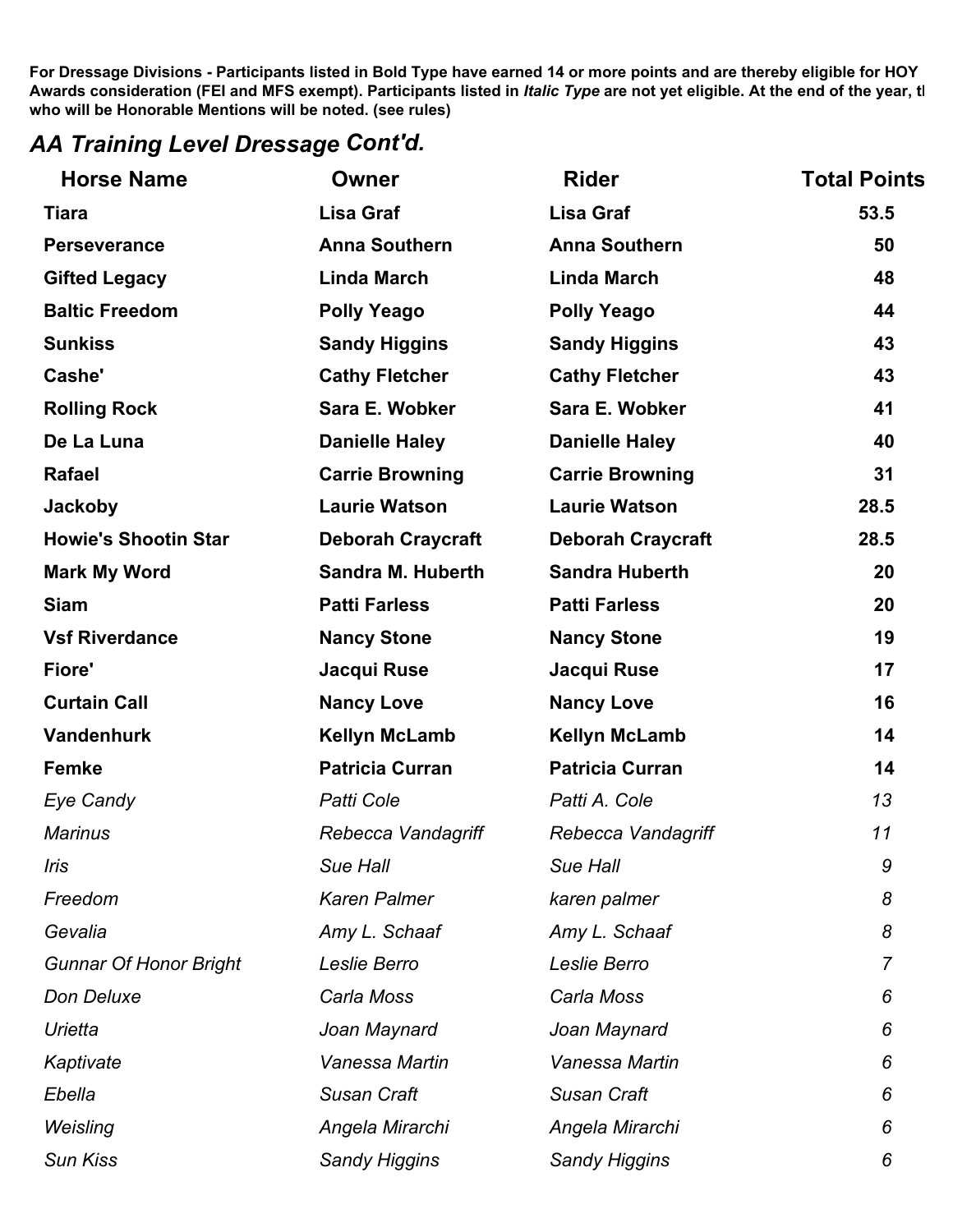#### *AA Training Level Dressage Cont'd.*

| <b>Horse Name</b>         | Owner                    | <b>Rider</b>             | <b>Total Points</b> |
|---------------------------|--------------------------|--------------------------|---------------------|
| Luxury                    | <b>Marianne Turnbull</b> | <b>Marianne Turnbull</b> | 5                   |
| Kadour                    | Wanda Morrow             | <b>Wanda Morrow</b>      | 5                   |
| The Jasper Factor         | Jennifer Shattuck        | Jennifer Shattuck        | 4                   |
| Freedoms Poco Bar         | Suzan Johnston           | Suzan Johnston           | 4                   |
| <b>Fizzie Borden</b>      | Barbara Shannahan        | Barbara Shannahan        | 3                   |
| <b>Belle Star</b>         | <b>Helen Adams</b>       | <b>Helen Adams</b>       | 3                   |
| <b>Skippys Valintine</b>  | Melissa Bush             | Melissa Bush             | 2.5                 |
| <b>VSOP</b>               | Linda Dennehy            | Linda Dennehy            | $\overline{2}$      |
| <b>Crusaders Lacybear</b> | Solving Aycock           | Solveig Aycock           | 1.5                 |
| Landslide                 | <b>Phyl Wenkstern</b>    | <b>Phyl Wenkstern</b>    |                     |
| Drambuie                  | <b>Racheal Harwell</b>   | <b>Racheal Harwell</b>   |                     |
|                           |                          |                          |                     |

# **Training Level Dressage**

| <b>Lord Baltimore</b> | Robin M. Brueckmann    | <b>Robin Brueckmann</b>   | 251  |
|-----------------------|------------------------|---------------------------|------|
| <b>Delmonico</b>      | <b>Mary Tompkins</b>   | <b>Diana Hoberecht</b>    | 167  |
| Damani                | <b>Virgina Godfrey</b> | Letitia Mastrianni        | 59   |
| <b>Silverado</b>      | <b>Donna Kelly</b>     | Donna C. Kelly            | 52   |
| <b>Harmonik</b>       | <b>Susan Wiedman</b>   | <b>Susan Wiedman</b>      | 50   |
| <b>Royal Quest</b>    | <b>Janice Aquino</b>   | <b>Karyn Becerra</b>      | 32.5 |
| <b>Serendipity</b>    | <b>Jennifer Dipple</b> | <b>Jennifer Dipple</b>    | 32   |
| <b>Rc Cola</b>        | <b>Rose Verhoeven</b>  | <b>Rose Verhoeven</b>     | 24   |
| <b>Ghost Buster</b>   | <b>Julie Atteberry</b> | <b>Rebecca Blikslager</b> | 23   |
| Wingman               | <b>Rena Rhodes</b>     | <b>Rena Rhodes</b>        | 20.5 |
| <b>Billy The Kid</b>  | Virginia Smith         | Virginia Smith            | 19.5 |
| <b>Cocoa Chanel</b>   | <b>Rhonda Dipple</b>   | <b>Jennifer Dipple</b>    | 16   |
| <b>Niya</b>           | <b>Stephanie</b>       | <b>Bonnie Gibson</b>      | 16   |
| <b>Silent Wolf</b>    | <b>Deborah Hayward</b> | <b>Rebecca Nelles</b>     | 15   |
| <b>Winning Hand</b>   | <b>Julie Blume Nye</b> | Eliza M. Sydnor           | 14   |
| <b>Toblerone</b>      | Debora Henderson       | Debora Henderson          | 6    |
| Brav-o                | Robyn Davis Hahn       | Rebecca Blikslager        | 6    |
| <b>Ballet-tanzer</b>  | erika fleury           | Erika Fleury              | 5    |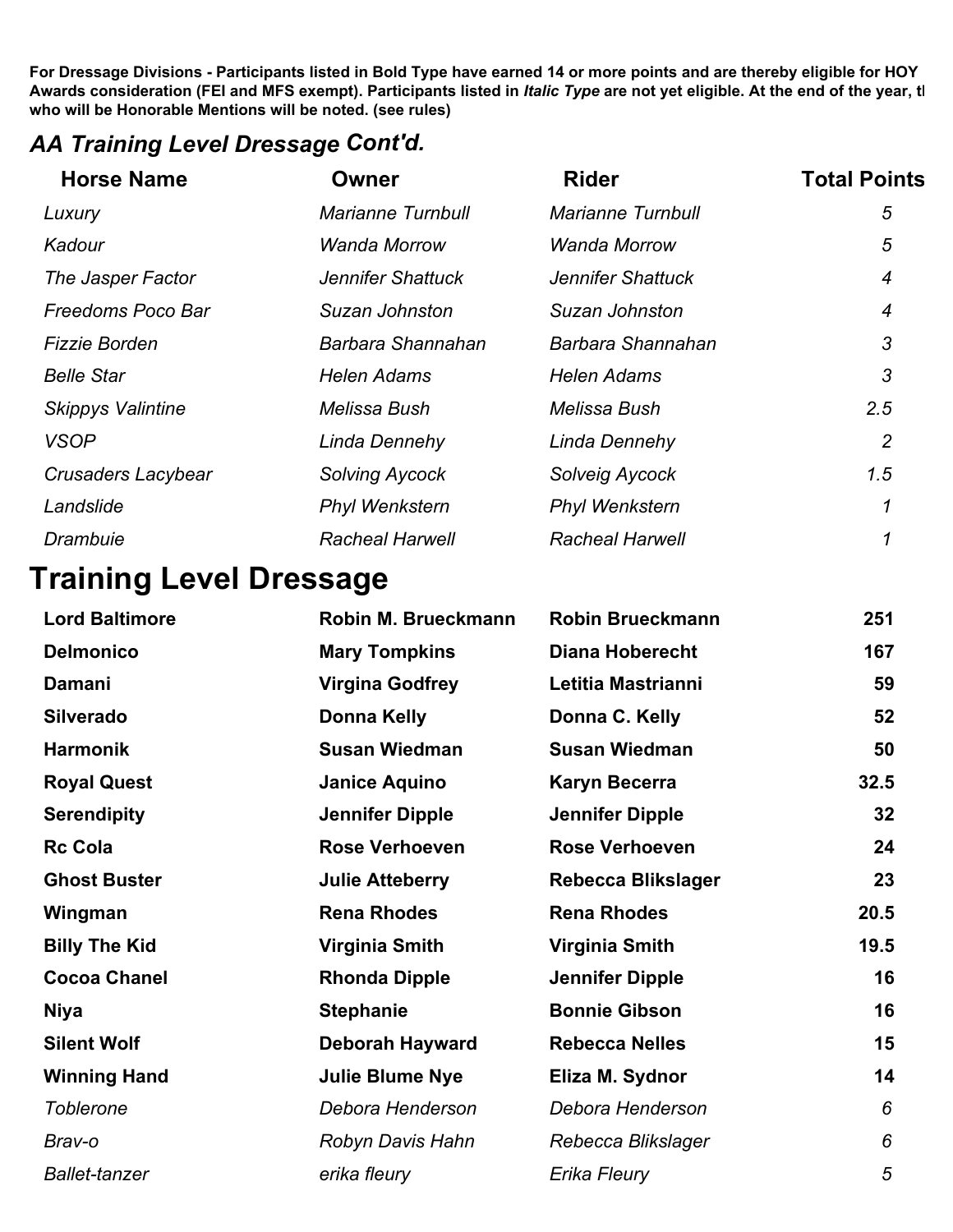### *Training Level Dressage Cont'd.*

| <b>Horse Name</b>     | Owner                     | <b>Rider</b>             | <b>Total Points</b> |
|-----------------------|---------------------------|--------------------------|---------------------|
| <b>Savoir Faire</b>   | <b>Beth Bengala</b>       | <b>Beth Bengala</b>      | 4                   |
| Chivas                | <b>Mary Tompkins</b>      | <b>Hannah Cail</b>       | 3                   |
| <b>Playing Possum</b> | Rebecca Rainey            | Rebecca Rainey           | 3                   |
| Leos In Trouble       | Lizzy Kramer              | <b>Lizzy Kramer</b>      | 3                   |
| Royalander            | <b>Karen Dennis Brame</b> | <b>Karen Brame</b>       | 3                   |
| Luxury                | <b>Marianne Turnbull</b>  | Rebecca Blikslager       | 2.5                 |
| Geremy                | <b>Catherine Stevens</b>  | <b>Catherine Stevens</b> | $\overline{2}$      |
| Dolce                 | <b>Bruce Calhoon</b>      | <b>Bruce Calhoon</b>     | $\overline{2}$      |
| Queen of the Blues    | <b>Kimberly Rushton</b>   | <b>Kimberly Rushton</b>  | 1.5                 |

# **Jr/YR First Level Dressage**

| <b>Montana</b>                     | <b>Brenda Duet</b>      | <b>Hannah Holland Shook</b> | 134            |
|------------------------------------|-------------------------|-----------------------------|----------------|
| Sam I Am                           | <b>Emily Lanier</b>     | <b>Emily Lanier</b>         | 79             |
| <b>Easy Street</b>                 | <b>Courtney Vesel</b>   | <b>Courtney Vesel</b>       | 56             |
| Fdr                                | <b>Robert Belton</b>    | <b>Erin Mullen</b>          | 52             |
| <b>Fred</b>                        | <b>Laurie Marston</b>   | <b>Emily Pate</b>           | 40             |
| Omega                              | Julia Dearborn          | <b>Kourtney Whicker</b>     | 23             |
| <b>His Royal Highness</b>          | <b>Forrest Hall</b>     | <b>Forrest Hall</b>         | 14             |
| <b>Figure Of Speech</b>            | <b>Robert Belton</b>    | <b>Erin Mullen</b>          | 14             |
| Rocadero                           | Julia Dearborn          | Emma Frank                  | 13             |
| Caspian The Tenth                  | <b>Cameron Hall</b>     | <b>Cameron Hall</b>         | 11             |
| <b>Believe In Dreams</b>           | Mikaela Kantorowski     | Mikaela Kantorowski         | 10             |
| <b>Funny Bones</b>                 | Sarah Dabolt            | Sarah Dabolt                | 6              |
| All Dressed Up                     | <b>Mallory Drake</b>    | <b>Mallory Drake</b>        | 6              |
| Sugar Baby                         | <b>Rachel Harris</b>    | <b>Rachel Harris</b>        | 5              |
| Aravis                             | <b>Emily Pate</b>       | <b>Emily Pate</b>           | $\overline{4}$ |
| Don't Tell Daddy                   | Sarah Crevar            | Sarah Crevar                | $\overline{4}$ |
| Minerva                            | Susan Wiedman           | Dylan Handy                 | 3              |
| Mokuba                             | <b>Brittney Scricco</b> | <b>Brittney Scricco</b>     | $\overline{2}$ |
| <b>Tantallon Timeless Elegance</b> | <b>Nutmeg Phalon</b>    | <b>Nutmeg Phalon</b>        | $\overline{c}$ |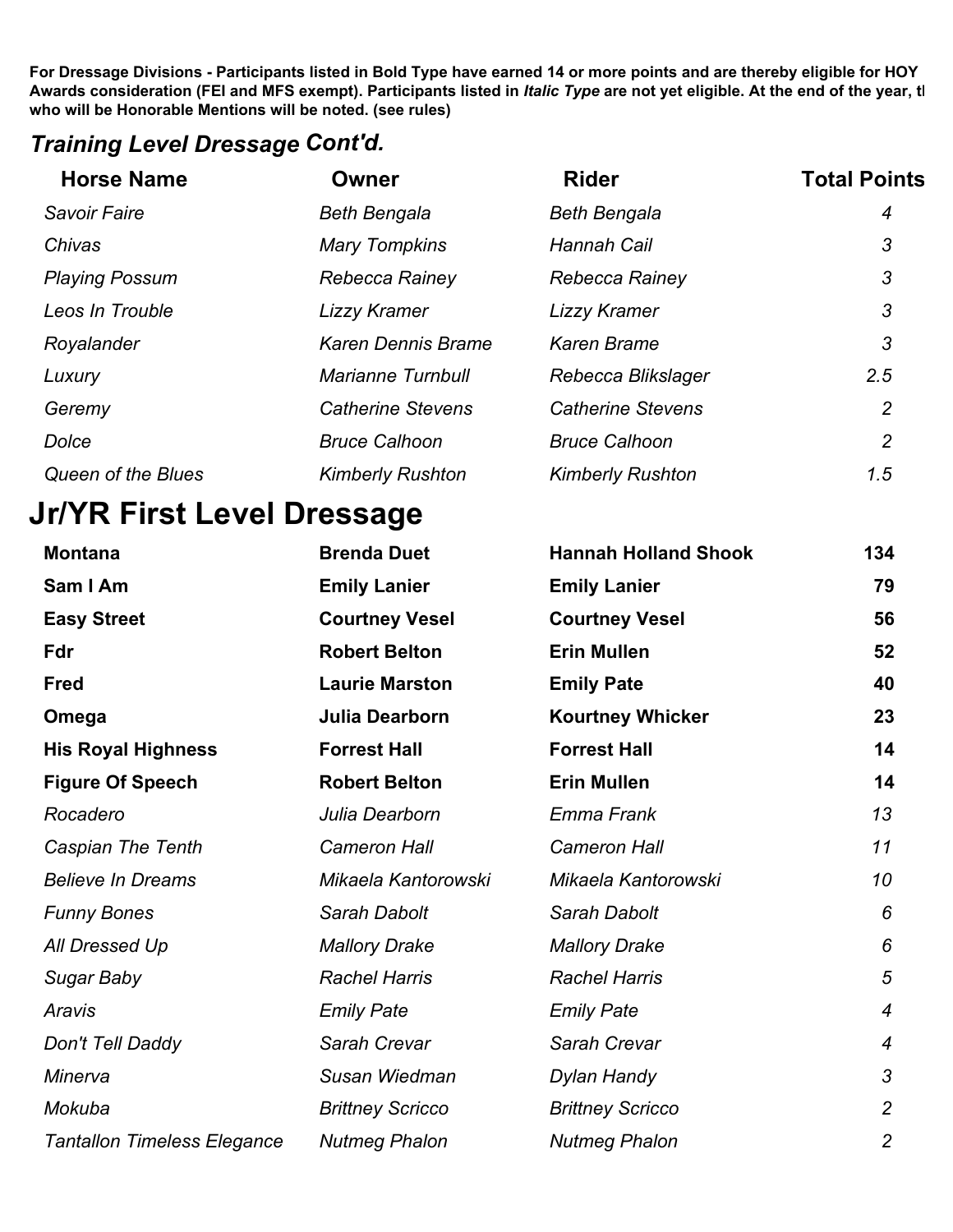| <b>Horse Name</b>              | Owner                    | <b>Rider</b>             | <b>Total Points</b> |
|--------------------------------|--------------------------|--------------------------|---------------------|
| <b>AA First Level Dressage</b> |                          |                          |                     |
| <b>Watson</b>                  | Dana S. Taylor           | <b>Dana Taylor</b>       | 127                 |
| Brav-o                         | <b>Robyn Davis Hahn</b>  | <b>Robyn Davis Hahn</b>  | 120                 |
| Rapunzel                       | Angela Mirarchi          | Angela Mirarchi          | 116                 |
| <b>Playboy</b>                 | <b>Joyce Giles</b>       | <b>Joyce Giles</b>       | 98                  |
| <b>Flash</b>                   | <b>Sally Vivrette</b>    | <b>Sally Vivrette</b>    | 77.5                |
| <b>Diamonds Bodacious</b>      | <b>Susan Craft</b>       | <b>Susan Craft</b>       | 68.5                |
| <b>Sonnys Golden Lynx</b>      | <b>Karen Young</b>       | <b>Karen Young</b>       | 66.5                |
| <b>War Dancer</b>              | <b>Tammy Proctor</b>     | <b>Tammy Proctor</b>     | 57.5                |
| <b>Tiara</b>                   | <b>Lisa Graf</b>         | <b>Lisa Graf</b>         | 57                  |
| <b>Mysterious Detail</b>       | <b>Teena Middleton</b>   | <b>Teena Middleton</b>   | 56                  |
| <b>Above And Beyond</b>        | <b>Tori Hudgins</b>      | <b>Tori Hudgins</b>      | 47.5                |
| <b>Winter Spirit</b>           | <b>Tanya Horning</b>     | <b>Tanya Horning</b>     | 46                  |
| <b>Somerhall</b>               | <b>Ashley Wimmer</b>     | <b>Ashley Wimmer</b>     | 46                  |
| <b>Rolling Rock</b>            | Sara E. Wobker           | Sara E. Wobker           | 45                  |
| <b>Siam</b>                    | <b>Patti Farless</b>     | <b>Patti Farless</b>     | 38.5                |
| Willamena                      | <b>Amy Allen</b>         | <b>Amy Allen</b>         | 36                  |
| <b>Quid Pro Quo</b>            | <b>Michelle Frazier</b>  | <b>Michelle Frazier</b>  | 34.5                |
| <b>Shania Aglow</b>            | <b>Margaret Bliak</b>    | <b>Margaret Blaik</b>    | 34                  |
| <b>Coulee Bend Immortality</b> | <b>Margaret Blaik</b>    | <b>Margaret Blaik</b>    | 32.5                |
| <b>Rafael</b>                  | <b>Carrie Browning</b>   | <b>Carrie Browning</b>   | 31                  |
| <b>Femke</b>                   | <b>Patricia Curran</b>   | <b>Patricia Curran</b>   | 26.5                |
| <b>Naroby</b>                  | <b>Robert Sills</b>      | <b>Robert Sills</b>      | 24.5                |
| Doubledown Jet                 | <b>Karen Hilliard</b>    | <b>Karen Hilliard</b>    | 22.5                |
| <b>Rubina</b>                  | <b>Lisa Gorsuch</b>      | <b>Lisa Gorsuch</b>      | 21                  |
| <b>Don Valentino</b>           | <b>Mary Cunningham</b>   | <b>Mary Cunningham</b>   | 19                  |
| <b>Aleksander</b>              | <b>Jennifer Shattuck</b> | <b>Jennifer Shattuck</b> | 16.5                |
| Dr Zeus                        | <b>Jody Morse</b>        | <b>Jody Morse</b>        | 16                  |
| Angie                          | <b>Julie A Davis</b>     | <b>Julie Davis</b>       | 15                  |
| <b>Summer Berry</b>            | <b>Keena Mullen</b>      | <b>Keena Mullen</b>      | 15                  |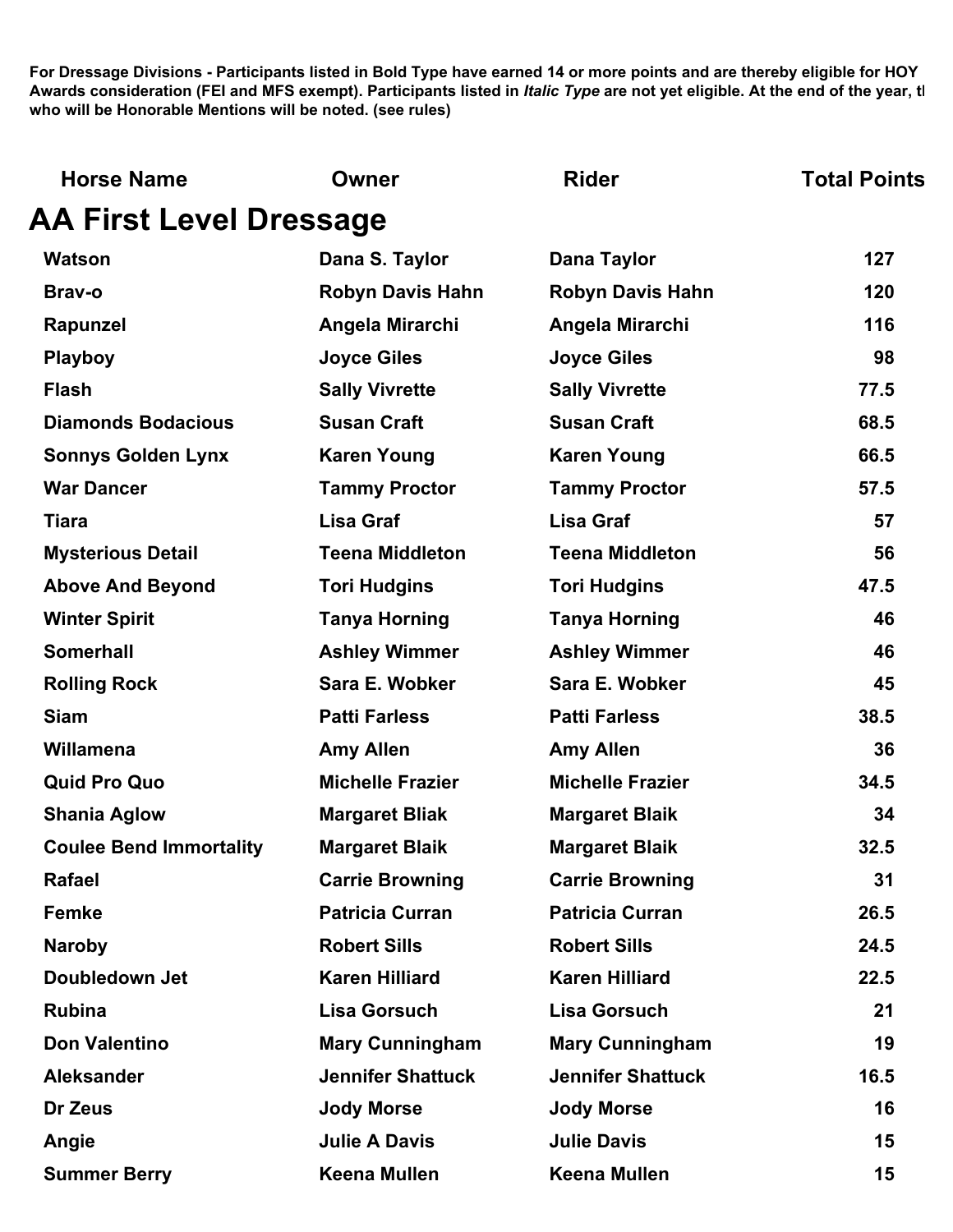### *AA First Level Dressage Cont'd.*

| <b>Horse Name</b>       | <b>Owner</b>            | <b>Rider</b>           | <b>Total Points</b> |
|-------------------------|-------------------------|------------------------|---------------------|
| Landslide               | <b>Phyl Wenkstern</b>   | <b>Phyl Wenkstern</b>  | 14                  |
| Freedom                 | <b>Karen Palmer</b>     | <b>Karen Palmer</b>    | 12.5                |
| Eros                    | <b>Margaretx Rogers</b> | <b>Margaret Rogers</b> | 12                  |
| <b>Curtain Call</b>     | <b>Nancy Love</b>       | <b>Nancy Love</b>      | 11                  |
| Magda                   | Liz Bromberg            | Liz Bromberg           | 9                   |
| Lambado                 | Debbie Daughtry         | Debbie Daughtry        | 8                   |
| Ericcson                | <b>Paula Salter</b>     | <b>Paula Salter</b>    | 8                   |
| Dame Un Besito          | <b>Barbara Nicks</b>    | <b>Barbara Nicks</b>   | $\overline{7}$      |
| Perseverance            | Anna Southern           | Anna Southern          | $\overline{7}$      |
| Vandenhurk              | Kellyn McLamb           | Kellyn McLamb          | 6                   |
| De La Luna              | Danielle Haley          | Danielle Haley         | 5                   |
| <b>Matter Of Honor</b>  | <b>Erin Graves</b>      | <b>Erin Graves</b>     | $\overline{4}$      |
| Urietta                 | Joan Maynard            | Joan Maynard           | $\overline{4}$      |
| <b>Belle Star</b>       | <b>Helen Adams</b>      | <b>Helen Adams</b>     | $\overline{4}$      |
| <b>Hifis Bay Shadow</b> | Amanda King             | Amanda King            | 2.5                 |
| Wilamena                | Amy Allen               | Amy Allen              | $\overline{2}$      |
| Windegan                | <b>Alison Eyth</b>      | <b>Alison Eyth</b>     | $\overline{2}$      |
| Aerial                  | Candace Norman          | Candace Norman         | 1.5                 |
| Fleury/Wings            | Darla Topley            | Darla Topley           | 1.5                 |
| Flash                   | <b>Sally Vivrette</b>   | Debbie L. Pennucci     | 1                   |

## **First Level Dressage**

| <b>Dante</b>                 | <b>Diane Hoberecht</b>     | <b>Diana Hoberecht</b> | 146 |
|------------------------------|----------------------------|------------------------|-----|
| <b>Serendipity</b>           | <b>Jennifer Dipple</b>     | <b>Jennifer Dipple</b> | 101 |
| <b>Winning Hand</b>          | <b>Julie Blume Nye</b>     | Eliza Sydnor           | 99  |
| <b>Savannah Wwf</b>          | <b>Kaye Tallevi-Powers</b> | <b>Maris Padgett</b>   | 55  |
| <b>Rokstarr</b>              | <b>Elizabeth Howell</b>    | <b>Diana Hoberecht</b> | 43  |
| <b>Fwf Princes Starlight</b> | <b>Krista Davila</b>       | <b>Vanessa J Craft</b> | 28  |
| <b>Curtain Call</b>          | <b>Nancy Love</b>          | <b>Susan Wiedman</b>   | 17  |
| <b>Minerva</b>               | <b>Susan Wiedman</b>       | <b>Hannah Cail</b>     | 16  |
| <b>Brocken</b>               | <b>Carol Kelly</b>         | <b>Diana Hoberecht</b> | 14  |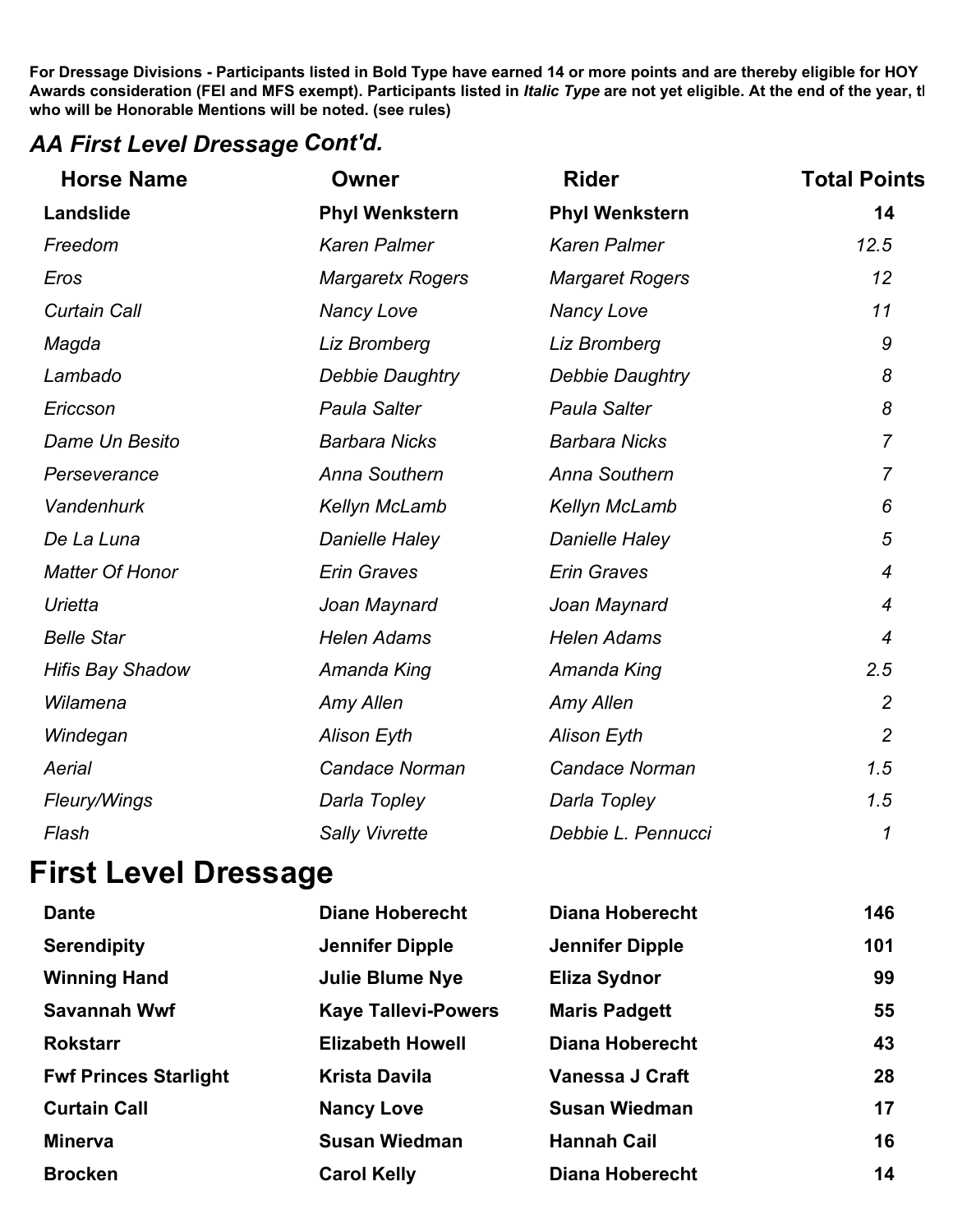#### *First Level Dressage Cont'd.*

| <b>Horse Name</b>     | Owner                  | <b>Rider</b>           | <b>Total Points</b> |
|-----------------------|------------------------|------------------------|---------------------|
| Dr Zeus               | Jody Morse             | <b>Karen Brame</b>     | 11                  |
| Barney                | Laura Feather          | Laura Feather          | 9                   |
| <b>Summer Berry</b>   | Keena Mullen           | Elizabeth Moore        | 8                   |
| <b>Rock N Roll</b>    | Elizabeth B. Todd      | Elaine Hayes           | 8                   |
| Brav-o                | Robyn Davis Hahn       | Rebecca Blikslager     | 6                   |
| Maybelline            | <b>Maridee Bennett</b> | <b>Maridee Bennett</b> | 6                   |
| <b>Playing Possum</b> | Rebecca Rainey         | Rebecca Rainey         | 3                   |
| Cody                  | Suzanne Springthorpe   | <b>Bethann Morison</b> | 3                   |
| Bacarra               | Lorie Kinney           | Lorie Kinney           | 3                   |
| Good Pearl            | Jeanne Karver          | Jeanne Karver          | $\overline{2}$      |
| Subway Prophet        | <b>Cassidy Sitton</b>  | <b>Cassidy Sitton</b>  | $\overline{2}$      |
| <b>Silent Wolf</b>    | Deborah Hayward        | <b>Rebecca Nelles</b>  | $\overline{2}$      |
| Windegan              | <b>Alison Eyth</b>     | Dawn Weniger           | $\overline{2}$      |
| Willamena             | Amy Allen              | Diana Hoberecht        |                     |

## **Jr/YR Second Level Dressage**

| <b>Freewill</b>           | Jami Edwards          | Jami Edwards         | 54             |
|---------------------------|-----------------------|----------------------|----------------|
| Franziskana               | <b>Ryan Eskridge</b>  | <b>Ryan Eskridge</b> | 22             |
| Flash                     | <b>Sally Vivrette</b> | Dylan Handy          | 11             |
| <b>His Royal Highness</b> | <b>Forrest Hall</b>   | <b>Forrest Hall</b>  | 10             |
| Minerva                   | Susan Wiedman         | Dylan Handy          | 10             |
| Fdr                       | <b>Robert Belton</b>  | Erin Mullen          | $\overline{4}$ |

# **AA Second Level Dressage**

| <b>Magda</b>              | Liz Bromberg             | Liz Bromberg             | 91   |
|---------------------------|--------------------------|--------------------------|------|
| <b>Sonnys Golden Lynx</b> | <b>Karen Young</b>       | <b>Karen Young</b>       | 89.5 |
| <b>Razzmatazz</b>         | <b>Tina Cook</b>         | <b>Tina Cook</b>         | 65   |
| <b>Logan Baekkelund</b>   | <b>Mary Jean Horney</b>  | <b>Mary Jean Horney</b>  | 41   |
| Romanov                   | <b>Julie Hart</b>        | <b>Julie Hart</b>        | 36   |
| <b>Russian Standard</b>   | <b>Jacqueline Harris</b> | <b>Jacqueline Harris</b> | 28   |
| <b>Rubina</b>             | <b>Lisa Gorsuch</b>      | <b>Lisa Gorsuch</b>      | 28   |
| <b>Fleury/Wings</b>       | <b>Darla Topley</b>      | <b>Darla Topley</b>      | 23   |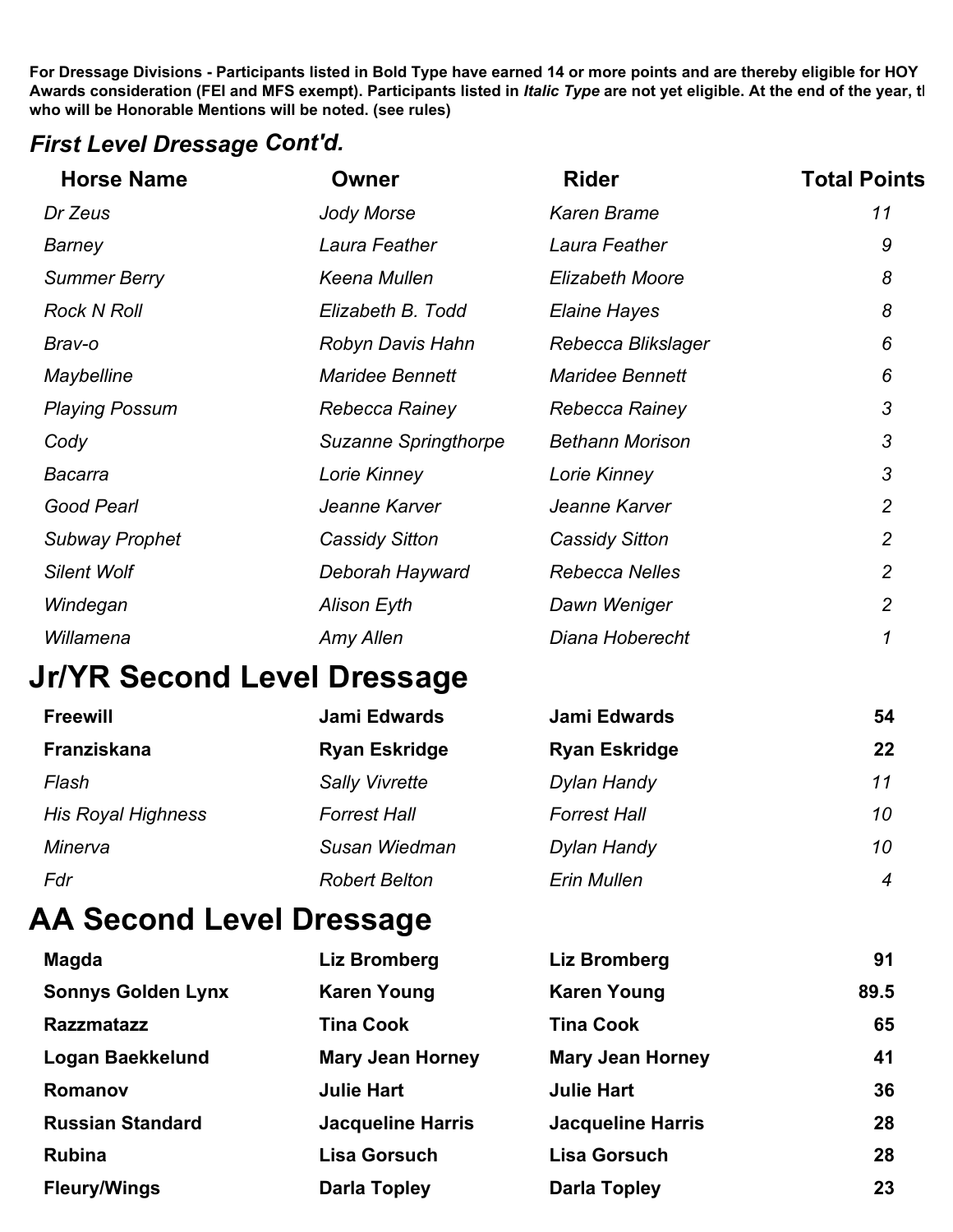### *AA Second Level Dressage Cont'd.*

| <b>Horse Name</b>       | Owner                    | <b>Rider</b>             | <b>Total Points</b> |
|-------------------------|--------------------------|--------------------------|---------------------|
| <b>Double Down</b>      | <b>Meredith Mannheim</b> | <b>Meredith Mannheim</b> | 19                  |
| <b>Landor Sb</b>        | <b>Donna Christopher</b> | <b>Donna Christopher</b> | 17                  |
| Angelo                  | <b>Jody Hoffman</b>      | <b>Mary Hoffman</b>      | 15                  |
| <b>Somerhall</b>        | <b>Ashley Wimmer</b>     | <b>Ashley Wimmer</b>     | 14                  |
| William E               | Laurie Bauchman          | Laurie Bauchman          | 12                  |
| Dame Un Besito          | <b>Barbara Nicks</b>     | <b>Barbara Nicks</b>     | 7                   |
| Topaz S                 | Sue Smithson             | Sue Smithson             | 6                   |
| <b>Above And Beyond</b> | <b>Tori Hudgins</b>      | <b>Tori Hudgins</b>      | 5                   |
| Playboy                 | Joyce Giles              | <b>Joyce Giles</b>       | $\overline{2}$      |

# **Second Level Dressage**

| Farina V.V.                   | <b>Kris Daniel</b>         | <b>Kris Daniel</b>       | 164            |
|-------------------------------|----------------------------|--------------------------|----------------|
| <b>Folgenstaff</b>            | <b>Vanessa J Craft</b>     | <b>Vanessa J Craft</b>   | 91.5           |
| Carrera Xp                    | <b>Lorie Kinney</b>        | <b>Lorie Kinney</b>      | 34             |
| <b>Minerva</b>                | <b>Susan Wiedman</b>       | <b>Hannah Cail</b>       | 21             |
| <b>Vested Interest</b>        | Sarah Atkinson             | <b>Rebecca Nelles</b>    | 12             |
| Aleksander                    | Jennifer Shattuck          | <b>Kristine Hamilton</b> | 9              |
| Serendipity                   | Jennifer Dipple            | Jennifer Dipple          | 8              |
| <b>Solaris</b>                | Tami Batts                 | Tami Batts               | 8              |
| <b>Bacarra</b>                | Lorie Kinney               | Lorie Kinney             | 8              |
| Savannah Wwf                  | <b>Kaye Tallevi-Powers</b> | <b>Maris Padgett</b>     | $\overline{7}$ |
| <b>Fwf Princess Starlight</b> | Krista Davila              | Vanessa J Craft          | 5              |
| Maybelline                    | <b>Maridee Bennett</b>     | <b>Maridee Bennett</b>   | $\overline{4}$ |
| Rambius                       | Diane L. Tauber            | Rebecca Nelles           | 3              |
| <b>Curtain Call</b>           | Nancy Love                 | Susan Wiedman            | 1.5            |
| Baccara                       |                            | Lorie Kinney             |                |

# **Jr/YR Third Level Dressage**

| <b>S'more Art</b> | <b>Natalie Blikslager</b> | <b>Natalie Blikslager</b> | 32 |
|-------------------|---------------------------|---------------------------|----|
| <b>Freewill</b>   | Jami Edwards              | Jami Edwards              | 29 |
| <b>Strudel</b>    | <b>Deborah Morris</b>     | <b>Lauren Gibson</b>      | 23 |
| <b>Bariton</b>    | <b>Alison Coyle</b>       | <b>Alison Coyle</b>       | 20 |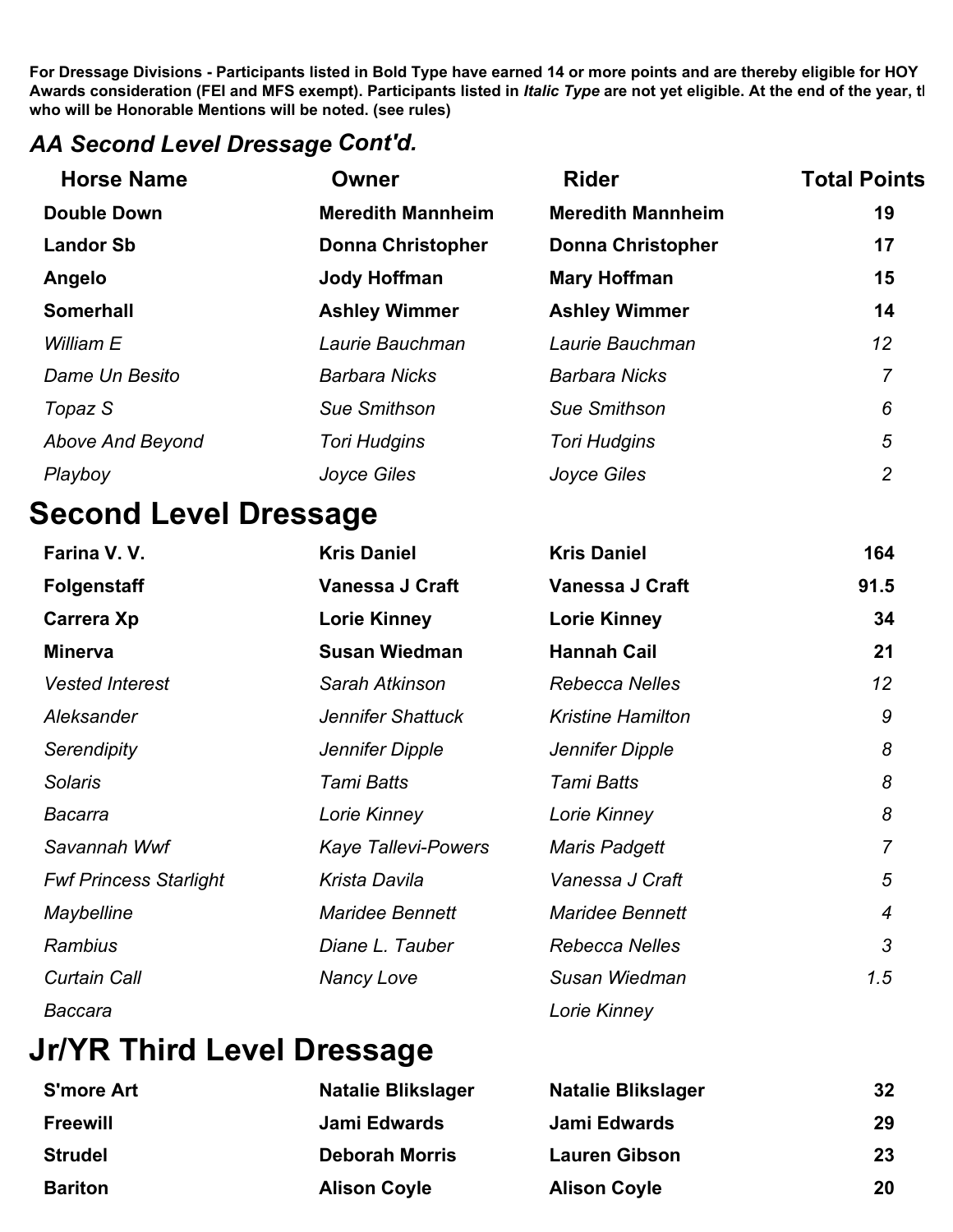#### *Jr/YR Third Level Dressage Cont'd.*

| <b>Horse Name</b>     | Owner                  | <b>Rider</b>       | <b>Total Points</b> |
|-----------------------|------------------------|--------------------|---------------------|
| <b>Wishes Granted</b> | <b>Kaily Meeks</b>     | <b>Kaily Meeks</b> | 17                  |
| Idolace               | Keni Kerin             | Keni Kerin         | 13                  |
| Minerva               | Susan Wiedman          | Dylan Handy        | $12 \overline{ }$   |
| Landgravin            | <b>Meredith Wilson</b> | Dylan Handy        | 10                  |

## **AA Third Level Dressage**

| <b>William E</b>           | <b>Laurie Bauchman</b>   | <b>Laurie Bauchman</b>   | 157            |
|----------------------------|--------------------------|--------------------------|----------------|
| Landgravin                 | <b>Meredith Wilson</b>   | <b>Meredith Wilson</b>   | 127.5          |
| <b>Landor Sb</b>           | <b>Donna Christopher</b> | <b>Donna Christopher</b> | 118            |
| <b>Dempsey</b>             | <b>Serina Tart</b>       | <b>Serina Tart</b>       | 60             |
| <b>Razzmatazz</b>          | <b>Tina Cook</b>         | <b>Tina Cook</b>         | 49             |
| <b>Remmington Steel</b>    | <b>Valerie Heckrodt</b>  | <b>Valerie Heckrodt</b>  | 47             |
| <b>Murano</b>              | Kathleen N. Gubar        | <b>Kathleen Gubar</b>    | 41             |
| Agathon                    | <b>Theresa Horne</b>     | <b>Theresa Horne</b>     | 38             |
| <b>Demitasse</b>           | <b>Ellen Ziemer</b>      | <b>Ellen Ziemer</b>      | 24             |
| Fred                       | Laurie Marston           | Laurie Marston           | $\overline{7}$ |
| Logan Baekkelund           | Mary Jean Horney         | Mary Jean Horney         | 6              |
| Freedom                    | Jamie McDevitt           | Jamie McDevitt           | 5              |
| Fleury/Wings               | Darla Topley             | Darla Topley             | 5              |
| <b>Alexander The Great</b> | Sarah Miller             | Sarah Miller             | 3              |
| <b>Mandros</b>             | Jennie Lorenzen          | Andrea Johnston          | 1.5            |

### **Third Level Dressage**

| <b>Louis Iv</b>          | <b>Andrea H. Ruting</b> | <b>Andrea H. Ruting</b> | 174  |
|--------------------------|-------------------------|-------------------------|------|
| <b>Dosadi</b>            | <b>Sharon wiedmann</b>  | Letitia Mastrianni      | 173  |
| <b>Van De Pluum</b>      | <b>Kris Daniel</b>      | <b>Kris Daniel</b>      | 92.5 |
| <b>Vested Interest</b>   | <b>Sarah Atkinson</b>   | <b>Rebecca Nelles</b>   | 78   |
| <b>Bordelleaux</b>       | <b>Bonnie Gibson</b>    | <b>Bonnie Gibson</b>    | 67.5 |
| <b>Twinkletoes Tiara</b> | Karyn F. Becerra        | <b>Karyn Becerra</b>    | 37.5 |
| <b>Menzel 2</b>          | Lorie Kinney            | <b>Lorie Kinney</b>     | 33   |
| <b>Cosmic Confidant</b>  | <b>Sarah O'Leary</b>    | <b>Rebecca Vick</b>     | 28   |
| <b>Sweet Rock Solid</b>  | <b>Louise Rascoe</b>    | <b>Bailey Cook</b>      | 28   |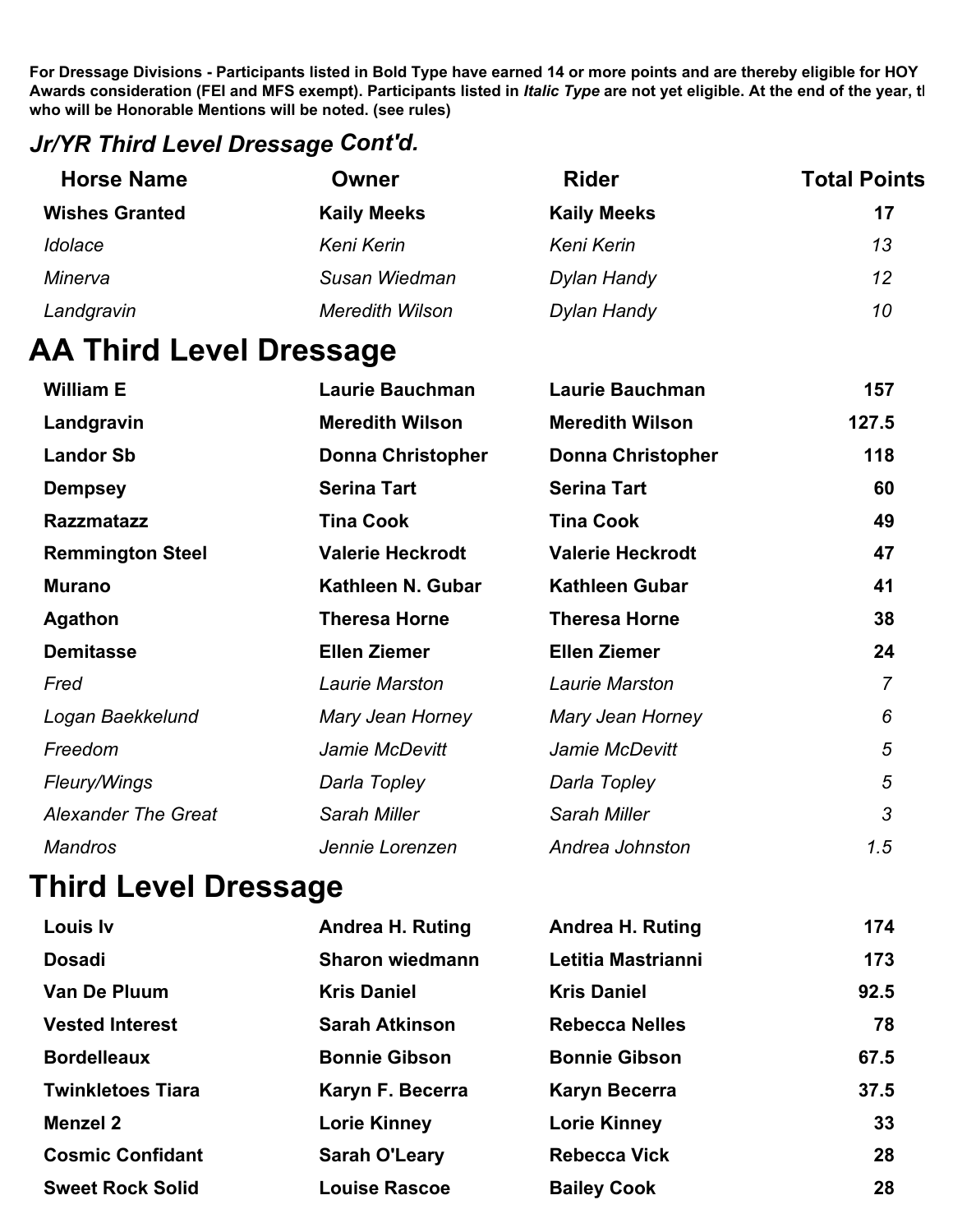#### *Third Level Dressage Cont'd.*

| <b>Horse Name</b> | Owner                  | <b>Rider</b>            | <b>Total Points</b> |
|-------------------|------------------------|-------------------------|---------------------|
| <b>Romanov</b>    | <b>Julie Hart</b>      | Donna C. Kelly          | 23                  |
| Radetzky          | Robin M. Brueckmann    | <b>Robin Brueckmann</b> | 20                  |
| Vico              | Laura J. Pendleton     | Laura Pendleton         | $\overline{7}$      |
| <b>Solaris</b>    | Tami Batts             | Tami Batts              | 6                   |
| Landgravin        | <b>Meredith Wilson</b> | Susan Wiedman           | 6                   |
| Accolades         | Karen Dennis Brame     | Karen Brame             | 4                   |
| Rambius           | Diane L. Tauber        | Rebecca Nelles          | 3                   |
| Minerva           | Susan Wiedman          | <b>Hannah Cail</b>      | 3                   |
| Farina V.V.       | <b>Kris Daniel</b>     | <b>Kris Daniel</b>      |                     |

## **Jr/YR Fourth Level Dressage**

| <b>Idolace</b> | Keni Kerin          | Keni Kerin          | 30             |
|----------------|---------------------|---------------------|----------------|
| Bariton        | <b>Alison Coyle</b> | <b>Alison Coyle</b> | $\overline{4}$ |
| <b>Strudel</b> | Deborah Morris      | Lauren Gibson       |                |

## **AA Fourth Level Dressage**

| Landgravin              | <b>Meredith Wilson</b>   | <b>Meredith Wilson</b>  | 63             |
|-------------------------|--------------------------|-------------------------|----------------|
| <b>Murano</b>           | Kathleen N. Gubar        | <b>Kathleen Gubar</b>   | 55.5           |
| <b>Remmington Steel</b> | <b>Valerie Heckrodt</b>  | <b>Valerie Heckrodt</b> | 35             |
| <b>Mandros</b>          | Jennie Lorenzen          | <b>Andrea Johnston</b>  | 21             |
| Agathon                 | <b>Theresa Horne</b>     | <b>Theresa Horne</b>    | 20             |
| <b>Killan</b>           | <b>Racheal Harwell</b>   | <b>Racheal Harwell</b>  | 17             |
| <b>Fudge</b>            | <b>Victoria Breece</b>   | <b>Victoria Breece</b>  | 14             |
| <b>Titus</b>            | <b>Rhonda Dretel</b>     | <b>Rhonda Dretel</b>    | 9              |
| Leander                 | <b>Mary Tompkins</b>     | <b>Mary Tompkins</b>    | $\overline{4}$ |
| Mojo                    | <b>Marianne Turnbull</b> | Laurie Bauchman         | 1.5            |
| Dempsey                 | Serina Tart              | Serina Tart             | $\mathcal I$   |
| Duelligan               |                          | Linda Tomlinson         |                |

# **Fourth Level Dressage**

| Radetzky | Robin M. Brueckmann | <b>Robin Brueckmann</b> | 168 |
|----------|---------------------|-------------------------|-----|
| Vico     | Laura J. Pendleton  | <b>Laura Pendleton</b>  | 93  |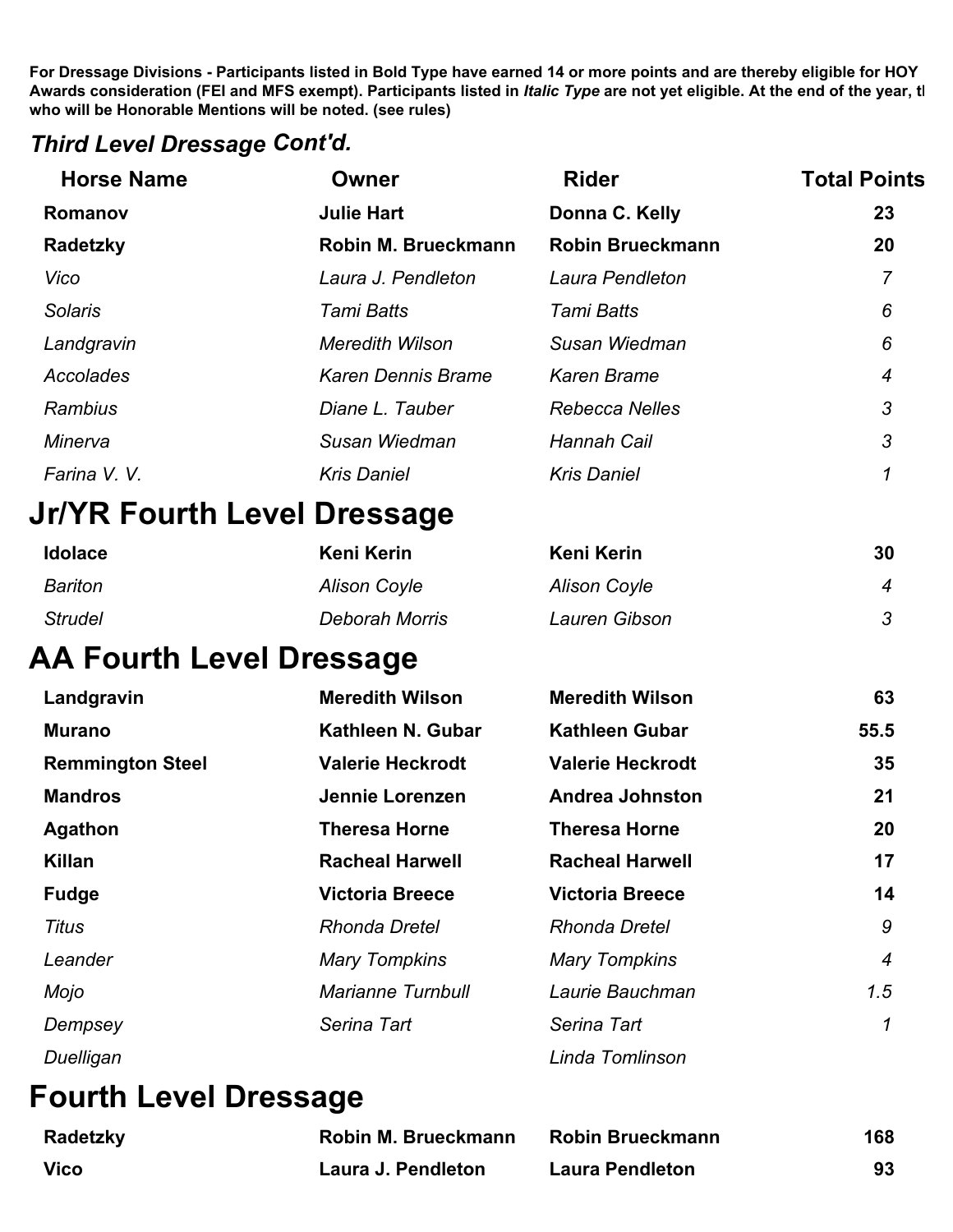#### *Fourth Level Dressage Cont'd.*

| <b>Horse Name</b>        | <b>Owner</b>                     | <b>Rider</b>             | <b>Total Points</b> |
|--------------------------|----------------------------------|--------------------------|---------------------|
| <b>Cosmic Confidant</b>  | <b>Sarah O'Leary</b>             | <b>Rebecca Vick</b>      | 65.5                |
| <b>Sweet Rock Solid</b>  | <b>Louise Rascoe</b>             | <b>Bailey Cook</b>       | 32                  |
| Ladylike                 | <b>Elizabeth Moore</b>           | <b>Elizabeth Moore</b>   | 23                  |
| <b>Attention</b>         | <b>Laurie Ford</b>               | <b>Laurie Ford</b>       | 19.5                |
| <b>Up For Gold</b>       | <b>Ashley Parsons</b>            | <b>Ashley Parsons</b>    | 19                  |
| Fharoh                   | <b>Kristine Hamilton</b>         | <b>Kristine Hamilton</b> | 12                  |
| Windsor                  | Janet D. Sarn                    | <b>Cindy Sydnor</b>      | 12                  |
| Pip                      | Mary Jane Rivers                 | Jean Devenny             | 3                   |
| Wynn Velten              | Leslie Cline                     | Leslie Cline             | 3                   |
| Fandango                 | <b>Colleen Budzisch</b>          | Danielle Sintoni         | 3                   |
| Jr/YR FEI Level Dressage |                                  |                          |                     |
| <b>Strudel</b>           | <b>Deborah Morris</b>            | Lauren Gibson            | 20                  |
| <b>Wishes Granted</b>    | <b>Kaily Meeks</b>               | <b>Kaily Meeks</b>       | 14                  |
| <b>Bariton</b>           | <b>Alison Coyle</b>              | <b>Alison Coyle</b>      | 6                   |
| Rocadero                 | Julia Dearborn                   | Lauren Gibson            | 6                   |
|                          | AA FEI Prix St. Georges Dressage |                          |                     |
| <b>Titus</b>             | <b>Rhonda Dretel</b>             | <b>Rhonda Dretel</b>     | 78                  |
| <b>Distant Echo</b>      | Jamie McDevitt                   | Jamie McDevitt           | 40                  |
| Leander                  | <b>Mary Tompkins</b>             | <b>Mary Tompkins</b>     | 36.5                |
| Warkando V.t.            | Christina Robinson               | Christina Robinson       | 21                  |
| Duelligan                | Linda Tomlinson                  | Linda Tomlinson          | 20                  |
| Windsor                  | Janet D. Sarn                    | Janet Sarn               | 12                  |
| Jasper Johns             | <b>Tricia B Gregory</b>          | <b>Tricia Gregory</b>    | 3                   |

# **FEI Prix St. Georges Dressage**

| Welle         | Jeanne Karver            | Jeanne Karver      | 96 |
|---------------|--------------------------|--------------------|----|
| Mojo          | <b>Marianne Turnbull</b> | Rebecca Blikslager | 71 |
| Don Giovanni  | <b>Katie Sanders</b>     | Donna C. Kelly     | 44 |
| Attention     | Laurie Ford              | Laurie Ford        | 35 |
| Rain Or Shine | Mary Jane Rivers         | Jean Devenny       | 30 |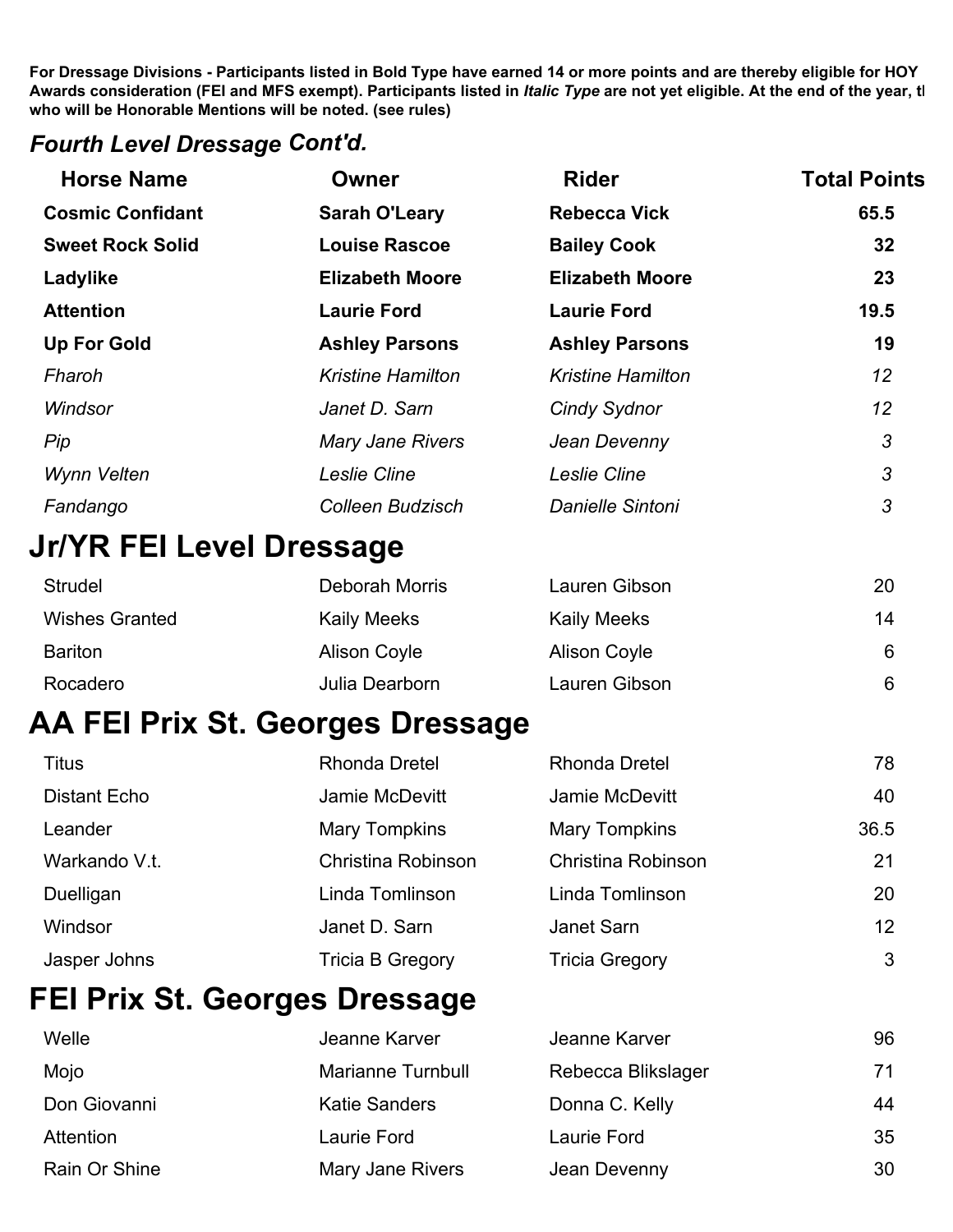#### *FEI Prix St. Georges Dressage Cont'd.*

| <b>Horse Name</b>                  | Owner                                 | <b>Rider</b>             | <b>Total Points</b> |
|------------------------------------|---------------------------------------|--------------------------|---------------------|
| <b>Basie</b>                       | <b>Kathy Rowse</b>                    | <b>Kathy Rowse</b>       | 23                  |
| Lavantus                           | Frances H. Reifler                    | Angela Halloran          | 20                  |
| <b>Tyberius</b>                    | Tazma Toi Trent                       | Tazma Toi Trent          | 16                  |
| Wynn Velten                        | Leslie Cline                          | Leslie Cline             | 12                  |
| Fharoh                             | <b>Kristine Hamilton</b>              | <b>Kristine Hamilton</b> | 12                  |
| Godfather                          | Karyn F. Becerra                      | Karyn Becerra            | 10                  |
| Up For Gold                        | <b>Ashley Parsons</b>                 | <b>Ashley Parsons</b>    | 8                   |
| Radetzky                           | Robin M. Brueckmann                   | Robin Brueckmann         | 5                   |
| <b>Graffini Grace</b>              | Eliza M. Sydnor                       | Eliza Sydnor             | 4                   |
| Leander                            | <b>Mary Tompkins</b>                  | Susan Wiedman            | $\overline{2}$      |
| <b>Bariton</b>                     | <b>Alison Coyle</b>                   | <b>Elizabeth Moore</b>   | $\overline{2}$      |
| <b>Mandros</b>                     | Jennie Lorenzen                       | Jennie Lorenzen          | $\mathbf 1$         |
|                                    | <b>AA FEI Intermediare I Dressage</b> |                          |                     |
| Warkando V.t.                      | Christina Robinson                    | Christina Robinson       | 26                  |
| Jasper Johns                       | <b>Tricia B Gregory</b>               | <b>Tricia Gregory</b>    | 8                   |
| The Alchemist                      | <b>Camilla VanLiew</b>                | Camilla VanLiew          | 6                   |
| Windsor                            | Janet D. Sarn                         | Janet Sarn               | 4                   |
| <b>FEI Intermediare I Dressage</b> |                                       |                          |                     |
| Godfather                          | Karyn F. Becerra                      | Karyn Becerra            | 41                  |
| Wynn Velten                        | Leslie Cline                          | Jennifer Baumert         | 20                  |
| Rondo Veneziano                    | <b>Vicki Kelley</b>                   | <b>Vicki Kelley</b>      | 18                  |
| Lavantus                           | Frances H. Reifler                    | Angela Halloran          | 14                  |
| Ranko                              | <b>Tami Batts</b>                     | <b>Tami Batts</b>        | 12                  |
| <b>Graffini Grace</b>              | Eliza M. Sydnor                       | Eliza Sydnor             | 8                   |
| Radetzky                           | Robin M. Brueckmann                   | Robin Brueckmann         | 3.5                 |
| <b>AA FEI Grand Prix Dressage</b>  |                                       |                          |                     |
| Ivan                               | Mary Cunningham                       | Sarah Cunningham         | 4                   |
| <b>FEI Grand Prix Dressage</b>     |                                       |                          |                     |
| d' Artagnan                        | Lynn Leath                            | Lynn Leath               | 71                  |